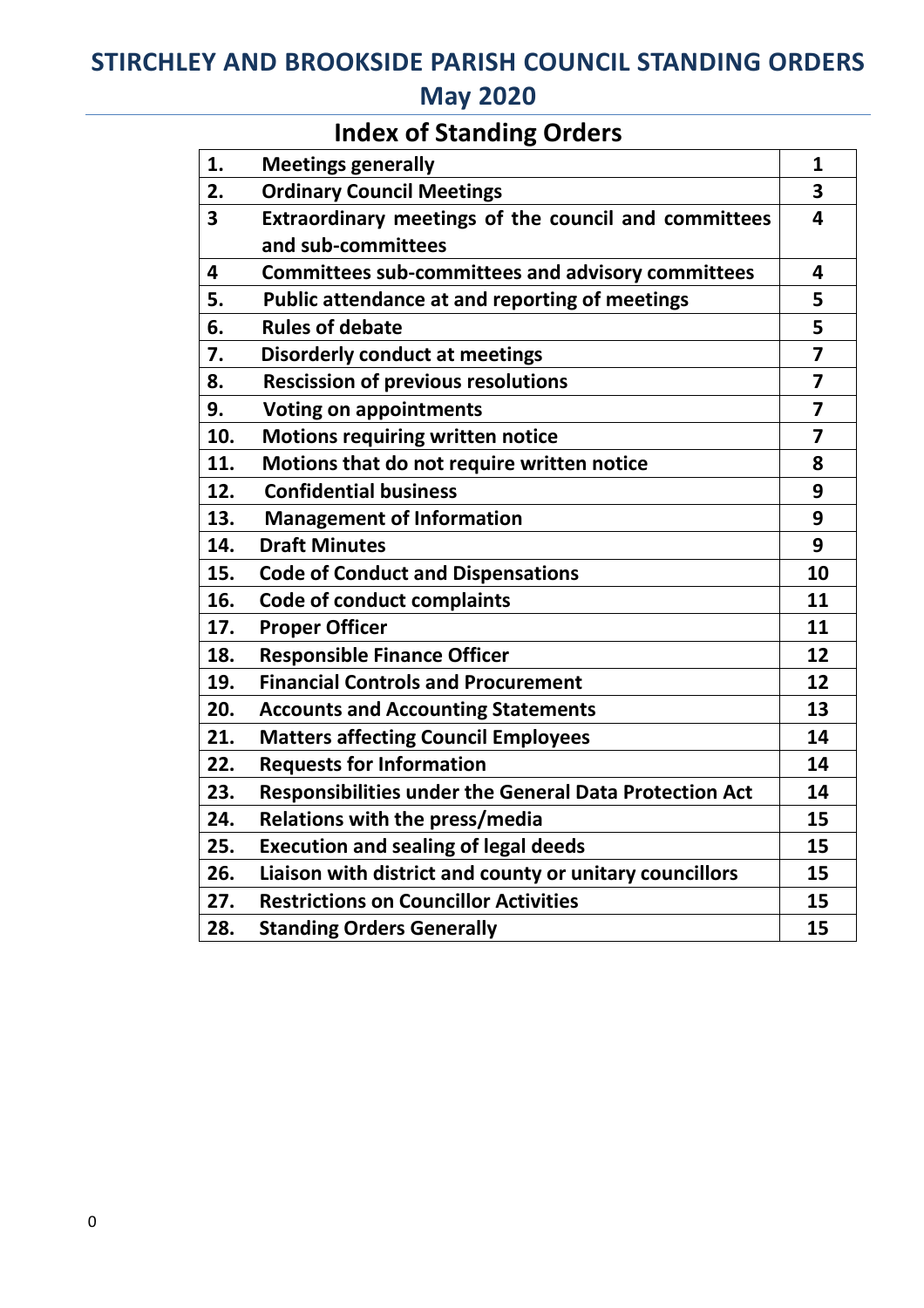|    | Regulations are mandatory where indicated in bold                                                                                                                                                                                                                                                                                                                                                                                                                                                                                                         | <b>FC</b> | $\mathbf c$ | <b>SC</b> |
|----|-----------------------------------------------------------------------------------------------------------------------------------------------------------------------------------------------------------------------------------------------------------------------------------------------------------------------------------------------------------------------------------------------------------------------------------------------------------------------------------------------------------------------------------------------------------|-----------|-------------|-----------|
|    | Meetings shall not take place in premises, which at the time of the meeting, are<br>used for the supply of alcohol unless no other premises are available free of charge<br>or at a reasonable cost.                                                                                                                                                                                                                                                                                                                                                      | Y         |             |           |
|    | b. When calculating the 3 clear days for notice of a meeting to councillors and the<br>public, the day on which notice was issued, the day of the meeting, a Sunday, a<br>day of the Christmas break, a day of the Easter break or of a bank holiday or a day<br>appointed for public thanksgiving or mourning shall not count.<br>The summons to the meeting may be sent to Councillors electronically, hard copies<br>will be available on request and at the meeting.                                                                                  | Y         | Y           |           |
|    | c. Meetings shall be open to the public unless their presence is prejudicial to the<br>public interest by reason of the confidential nature of the business to be<br>transacted or for other special reasons. The public's exclusion from part or all of a<br>meeting shall be by a resolution which shall give reasons for the public's<br>exclusion.                                                                                                                                                                                                    | Y         | Y           |           |
|    | d. Subject to standing order 1(c) above, members of the public are permitted to make<br>representations, ask questions and give evidence in respect of any item of business included in the<br>agenda, so long as this is done during the period set aside for public participation.                                                                                                                                                                                                                                                                      |           |             |           |
| f. | e. The period of time which is designated for public participation in accordance with standing order<br>1 (d) above) shall not exceed 15 minutes.<br>In accordance with standing order $1$ (d) above, a question asked by a member of the public during                                                                                                                                                                                                                                                                                                   |           |             |           |
|    | participation at a meeting shall not require a response or debate.<br>g. In accordance with standing order 1 (d) above, the Chair may direct that a response to a question<br>posed by a member of the public be referred to a Councillor for an oral response or to an employee<br>for a written or oral response.                                                                                                                                                                                                                                       |           |             |           |
|    | h. A record of a public participation session at a meeting shall be included in the minutes of that<br>meeting.                                                                                                                                                                                                                                                                                                                                                                                                                                           |           |             |           |
|    | i. A person shall raise his hand when requesting to speak. Any person speaking at a meeting shall<br>address his comments to the Chair.                                                                                                                                                                                                                                                                                                                                                                                                                   |           |             |           |
| j. | Only one person is permitted to speak at a time. If more than one person wishes to speak, the<br>Chair shall direct the order of speaking.                                                                                                                                                                                                                                                                                                                                                                                                                |           |             |           |
|    | k. Subject to standing order (1 l), a person who attends a meeting is permitted to<br>report on the meeting whilst the meeting is open to the public. To 'report' means<br>to film, photograph, make and audio recording of meeting proceedings, use any<br>other means for enabling persons not present to see or hear the meeting as it takes<br>place or later or to report or to provide oral or written commentary about the<br>meeting so that the report or commentary is available as the meeting takes place<br>or later to persons not present. | Y         | Y           |           |
|    | . A person present may not provide an oral report or oral commentary about a<br>meeting as it takes place without prior permission from the council.                                                                                                                                                                                                                                                                                                                                                                                                      | Y         | Y           |           |
|    | m. In accordance with standing order 1 (c) above, the press shall be provided<br>reasonable facilities for the taking of their report of all or part of a meeting at<br>which they are entitled to be present.                                                                                                                                                                                                                                                                                                                                            | Y         | Y           |           |
|    | n. Subject to standing orders which indicate otherwise, anything authorised or<br>required to be done by, to or before the Chair may in his absence be done by, to<br>or before the Vice-Chair(if any).                                                                                                                                                                                                                                                                                                                                                   | Y         |             |           |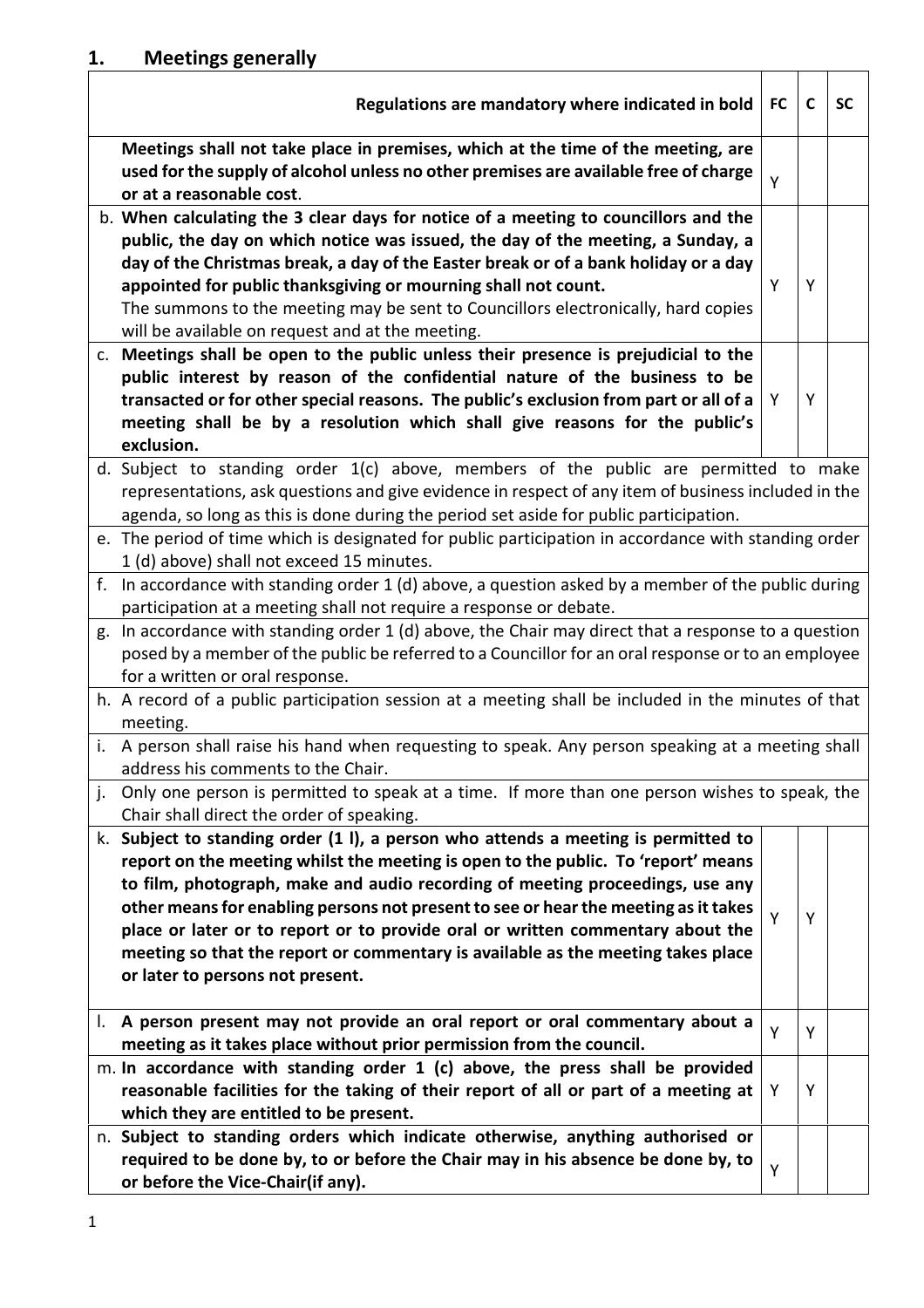| Regulations are mandatory where indicated in bold                                      | <b>FC</b> | C | <b>SC</b> |
|----------------------------------------------------------------------------------------|-----------|---|-----------|
| o. The Chair, if present, shall preside at a meeting. If the Chair is absent from a    |           |   |           |
| meeting, the Vice-Chair, if present shall preside. If both the Chair and the Vice-     |           |   |           |
| Chair are absent from a meeting, a Councillor as chosen by the Councillors present     | Υ         |   |           |
| at the meeting shall preside at the meeting.                                           |           |   |           |
| p. Subject to a meeting being quorate, all questions at a meeting shall be decided by  |           |   |           |
| a majority of the Councillors present and voting thereon.                              | Y         | Y | Y         |
| q. The Chair may give an original vote on any matter put to the vote, and in the case  |           |   |           |
| of an equality of votes may exercise his casting vote whether or not he gave an        |           |   |           |
| original vote. (See also standing orders 2 (i) and (j) below for the different rules   | Y         | Y | Y         |
| that apply in the election of the Chair of the Council at the annual meeting of the    |           |   |           |
| council.                                                                               |           |   |           |
| r. Unless standing orders provide otherwise, voting on any questions shall be by a     |           |   |           |
| show of hands (see also standing order $2 \, k$ ). At the request of a councillor, the |           |   |           |
| voting on any question shall be recorded so as to show whether each councillor         |           |   |           |
| present and voting gave his vote for or against that question. Such a request shall    | Y         |   |           |
| be made before moving on to the next item of business on the agenda.                   |           |   |           |
| s. The minutes of a meeting shall include an accurate record of the following:         |           |   |           |
| a. the time and place of the meeting                                                   |           |   |           |
| b. the names of councillors who are present and the names of councillors               |           |   |           |
| who are absent                                                                         |           |   |           |
| c. interests that have been declared by councillors and non-councillors with           |           |   |           |
| voting rights                                                                          |           |   |           |
| d. the grant of dispensations (if any) to councillors and non-councillors with         | Y         | Y | Y         |
| voting rights;                                                                         |           |   |           |
| e. whether a councillor or non-councillors with voting rights left the meeting         |           |   |           |
| when matters that they held interests in were being considered                         |           |   |           |
| f. if there was a public participation session; and                                    |           |   |           |
| g. the resolutions made.                                                               |           |   |           |
| t. A Councillor or non-councillor with voting rights who has a disclosable pecuniary   |           |   |           |
| interest or another interest as set out in the council's code of conduct in a matter   |           |   |           |
| being considered at a meeting is subject to statutory limitations or restrictions      | Y         |   |           |
| under the code on his/her right to participate and vote on that matter (See also       |           | Y | Y         |
| standing orders 7 and 8 below.)                                                        |           |   |           |
| u. No business may be transacted at a meeting unless at least one third of the whole   |           |   |           |
| number of members of the Council or committer are present and in no case shall         | Y         |   |           |
| the quorum of a meeting be less than three.                                            |           | Y |           |
| v. If a meeting is or becomes inquorate no business shall be transacted and the        |           |   |           |
| meeting shall be adjourned. Any outstanding business of a meeting so adjourned         |           |   |           |
| shall be transacted at a following meeting.                                            | Y         | Υ | Y         |
| w. Meetings shall not exceed a period of 2 hours.                                      |           |   |           |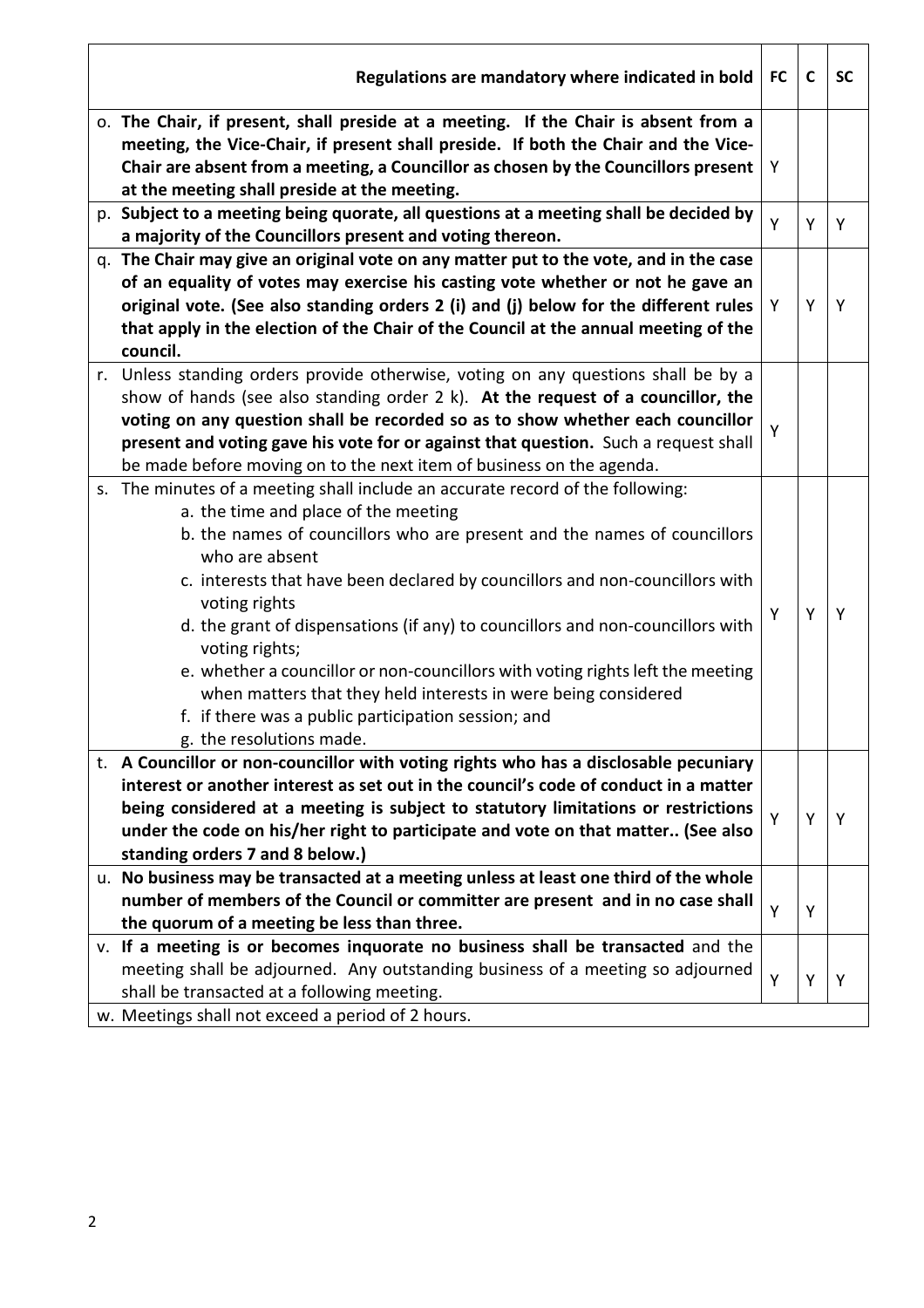## 2. Ordinary Council Meetings

See also standing order 1 above.

- a. In an election year, the annual meeting of the Council shall be held within 14 days following the day on which the new councillors elected take office.
- b. In a year which is not an election year, the annual meeting of a Council shall be held on such day in May as the Council may direct.
- c. If no other time is fixed, the annual meeting of the Council shall take place at 6pm.
- d. In addition to the annual meeting of the Council, at least three other ordinary meetings shall be held in each year on such dates and times as the Council directs.
- e. The election of the Chair and Vice-Chair (if any) of the Council shall be the first business completed at the annual meeting of the Council.
- f. The Chair of the Council, unless he has resigned or becomes disqualified, shall continue in office and preside at the annual meeting until his successor is elected at the next annual meeting of the Council.
- g. The Vice-Chair of the Council, if any, unless he resigns or becomes disqualified, shall hold office until immediately after the election of the Chair of the Council at the next annual meeting of the Council.
- h. In an election year, if the current Chair of the Council has not been re-elected as a member of the Council, he shall preside at the meeting until a successor Chair of the Council has been elected. The current Chair of the Council shall not have an original vote in respect of the election of the new Chair of the Council but must give a casting vote in the case of an equality of votes.
- i. In an election year, if the current Chair of the Council has been re-elected as a member of the Council, he shall preside at the meeting until a new Chair of the Council has been elected. He may exercise an original vote in respect of the election of the new Chair of the Council and must give a casting vote in the case of an equality of votes.
- j. Following the election of the Chair of the Council and Vice-Chair (if any) of the Council at the annual meeting of the Council, the order of business shall be as follows:
	- i. In an election year, delivery by councillors of their declarations of acceptance of office unless the council resolves for this to be done at a later date.
	- ii. Confirmation of the accuracy of the minutes of the last meeting of the Council and to receive and note minutes of and/or to determine recommendations made by committees.
	- iii. Receipt of nominations to existing committees.
	- iv. Appointment of any new committees, confirmation of the terms of reference, the number of members (including, if appropriate, substitute councillors) and receipt of nominations to them.
	- v. Review of arrangements, including any charters, with other local authorities and review of contributions made to expenditure incurred by other local authorities.
	- vi. Review of representation on or work with external bodies and arrangements for reporting back.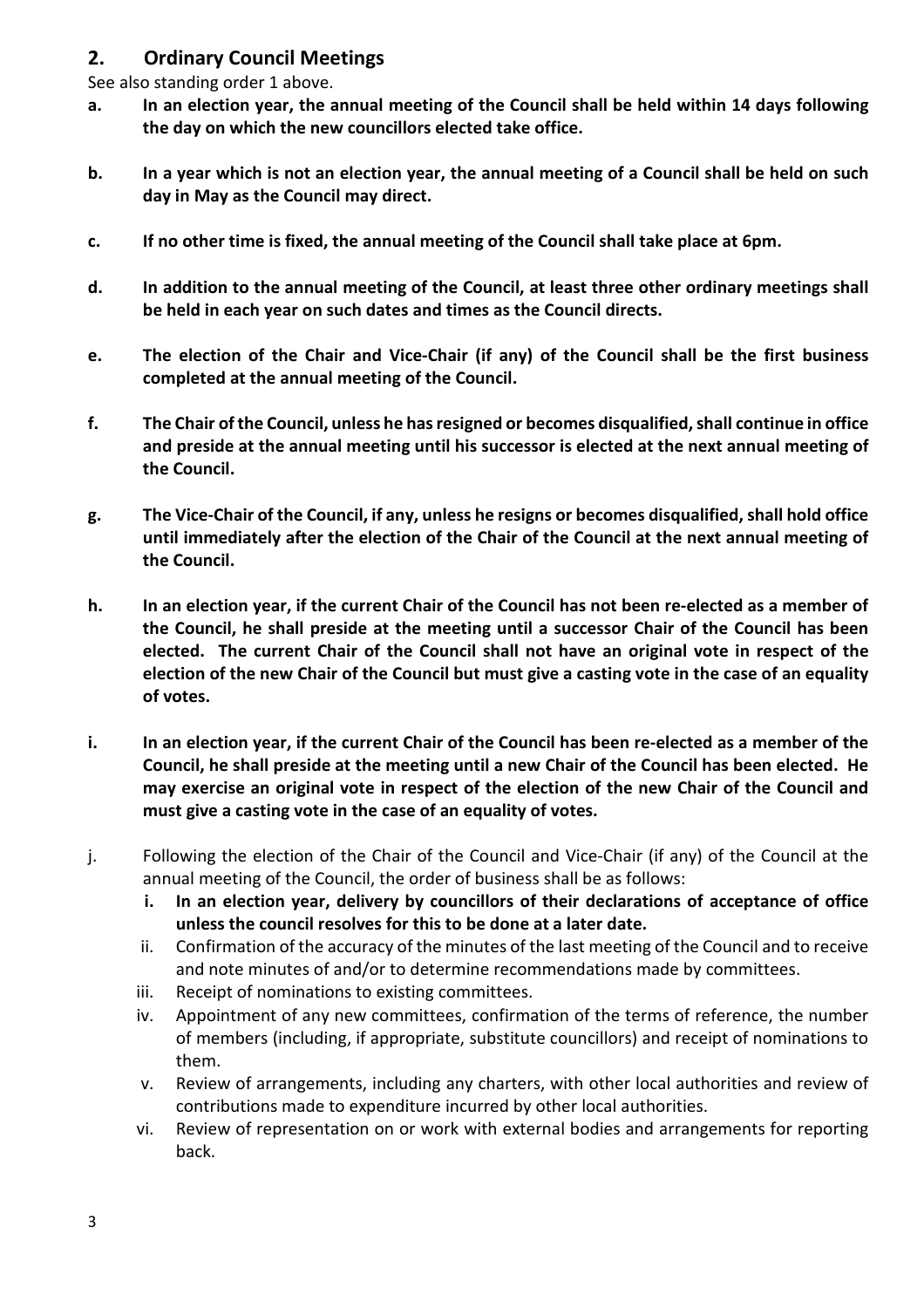- vii. In a year of elections, the Council's period of eligibility to exercise the "General Power of Competence" expires the day before the annual meeting, to review and make arrangements to reaffirm eligibility.
- viii. Review of the Council's and/or employees' memberships of other bodies.
- ix. Setting the dates, times and place of ordinary meetings of the full Council for the year ahead.
- k. The following shall be reviewed at least annually or in the case of changes in legislation or guidance:
	- i. Review of delegation arrangements to committees, sub-committees, employees and other local authorities.
	- ii. Review of the terms of references for committees.
	- iii. Review and adoption of appropriate standing orders and financial regulations.
	- iv. Review of inventory of land and assets including buildings and office equipment.
	- v. Review and confirmation of arrangements for insurance cover in respect of all insured risks.
	- vi. Establishing or reviewing the Council's complaints procedure.
	- vii. Establishing or reviewing the Council's procedures for handling requests made under the Freedom of Information Act 2000 and the Data Protection Act 2018.
	- viii. Establishing or reviewing the Council's policy for dealing with the press/media.
- l. Voting will ordinarily be done by show of hands unless the Council have agreed a policy stating otherwise. (see policy on Casual Vacancies and Co-option).
- 3. Extraordinary meetings of the council and committees and sub-committees See also standing order 1 above
- a. The chair of the council may convene an extraordinary meeting of the Council at any time.
- b. If the chair of the council does not or refuses to call an extraordinary meeting of the Council within 7 days of having been requested to do so in writing by two councillors, those two councillors may convene an extraordinary meeting of the Council. The statutory public notice giving the time, venue and agenda for such a meeting must be signed by the two councillors.
- c. The chair of a committee (or a sub-committee) may convene an extraordinary meeting of the committee or sub-committee at any time.
- d. If the chair of a committee (or sub-committee) does not or refuses to call an extraordinary meeting within 2 days of having been requested to do so by 2 councillors, those 2 councillors may convene an extraordinary meeting of a committee (or a sub-committee). The statutory public notice giving the time, venue and agenda for such a meeting must be signed by 2 councillors.

## 4. Committees sub-committees and advisory committees

See also standing order 1 above.

- a. Unless the council determines otherwise, a committee may appoint a sub-committee whose terms of reference and members shall be determined by the committee.
- b. The members of a committee may include non-councillors unless it is a committee which regulates and controls the finances of the council.
- c. Unless the council determines otherwise, all the members of an advisory committee and a subcommittee of the advisory committee may be non-councillors.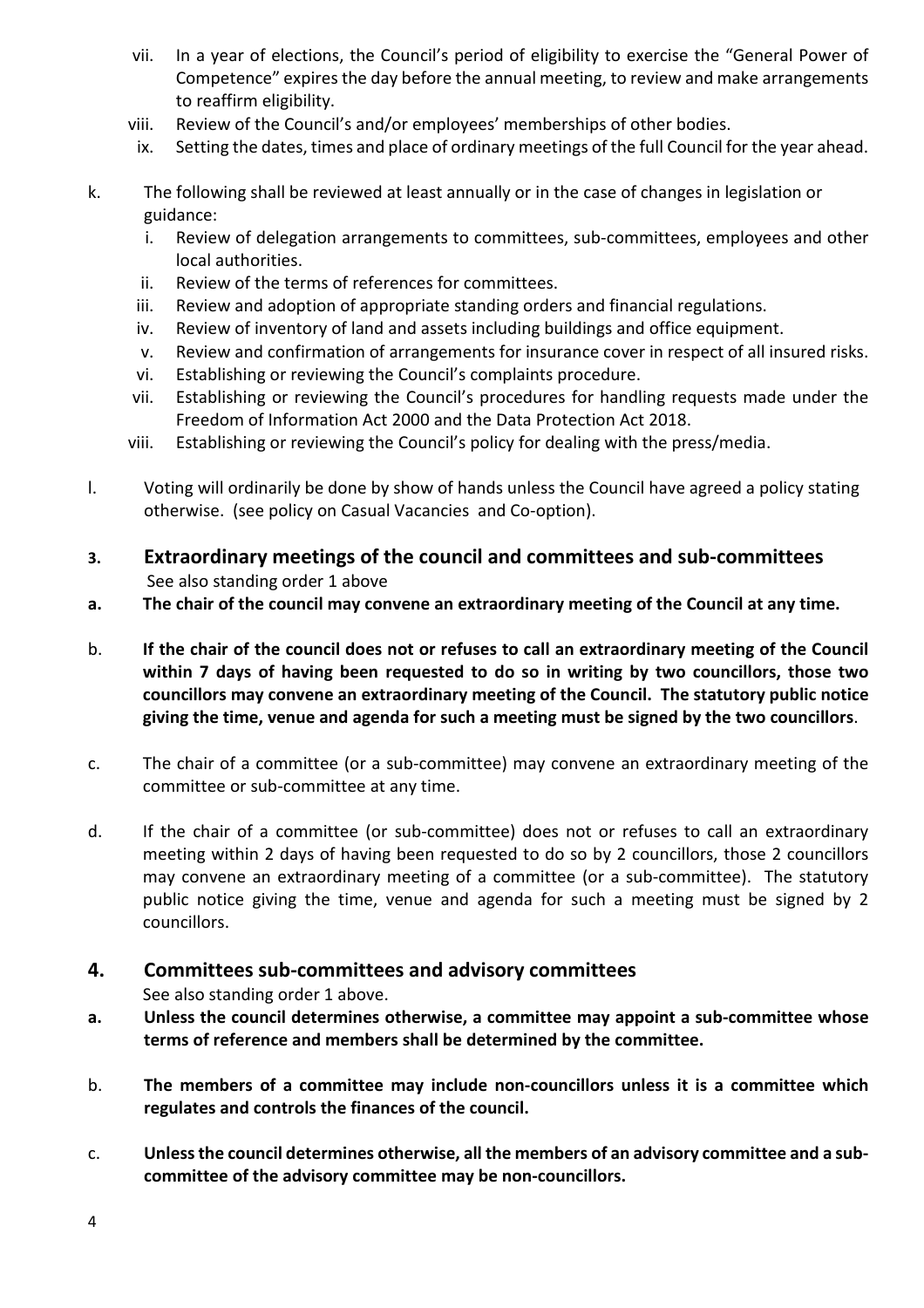- d. The Council may, at its annual meeting, appoint standing committees and may at any other time appoint such other committees as may be necessary, and:
	- i. Shall determine their terms of reference;
	- ii. May permit committees to determine the dates of their meetings;
	- iii. Shall appoint and determine the term of office of councillor or non-councillor members of such a committee (unless the appointment of non-councillors is prohibited by law) so as to hold office no later than the next annual meeting;
	- iv. May appoint substitute councillors to a committee whose role is to replace ordinary councillors at a meeting of a committee if ordinary councillors of the committee have confirmed to the Proper Officer 3 days before the meeting that they are unable to attend;
	- v. An ordinary member of a committee who has been replaced at a meeting by a substitute member (in accordance with standing order 4 (iv) above) shall not be permitted to participate in debate or vote on business at that meeting and may only speak during any public participation session during the meeting;
	- vi. May in accordance with standing orders, dissolve a committee at any time.
- e. The Chair of the Council is an ex officio member of all the Council's Committees.

## 5. Public attendance at and reporting of meetings

See also standing order 7 below.

- a. Members of the public have the right to attend and report on council meetings (The Openness of Local Government Bodies Regulations 2014). Reporting is defined and means:
	- i. Filming, photographing or making an audio recording of proceedings at a meeting
	- ii. Using any other means (tweeting, blogging) for enabling persons not present to see or hear proceedings as a meeting as it takes place or later; or
	- iii. Reporting or providing commentary on proceedings at a meeting, orally or in writing, so that the report or commentary is available as the meeting takes place or later to persons not present
- b. Oral reporting will not be permitted as the meeting takes place if the person providing commentary is present at the meeting.
- c. Reporting will not be permitted in parts of the meeting where the council has resolved to exclude the press or public under Public Bodies (Admission to Meetings) Act 1960 s1.

## 6. Rules of debate

- a. Motions included in an agenda shall be considered in the order that they appear on the agenda unless the order is changed at the discretion of the chair of the meeting.
- b. A motion (including an amendment) shall not be considered unless it has been proposed and seconded.
- c. A motion on the agenda that is not moved by its proposer it, may be treated by the Chair of the meeting as withdrawn.
- d. If a motion (including an amendment) has been seconded, it may be withdrawn by the proposer only with the consent of the seconder and the meeting.
- e. An amendment is a proposal to remove or add words to a motion. It shall not negate the motion.
- f. If an amendment to the original motion is carried, the original motion (as amended) becomes the substantive motion upon which further amendments(s) may be moved.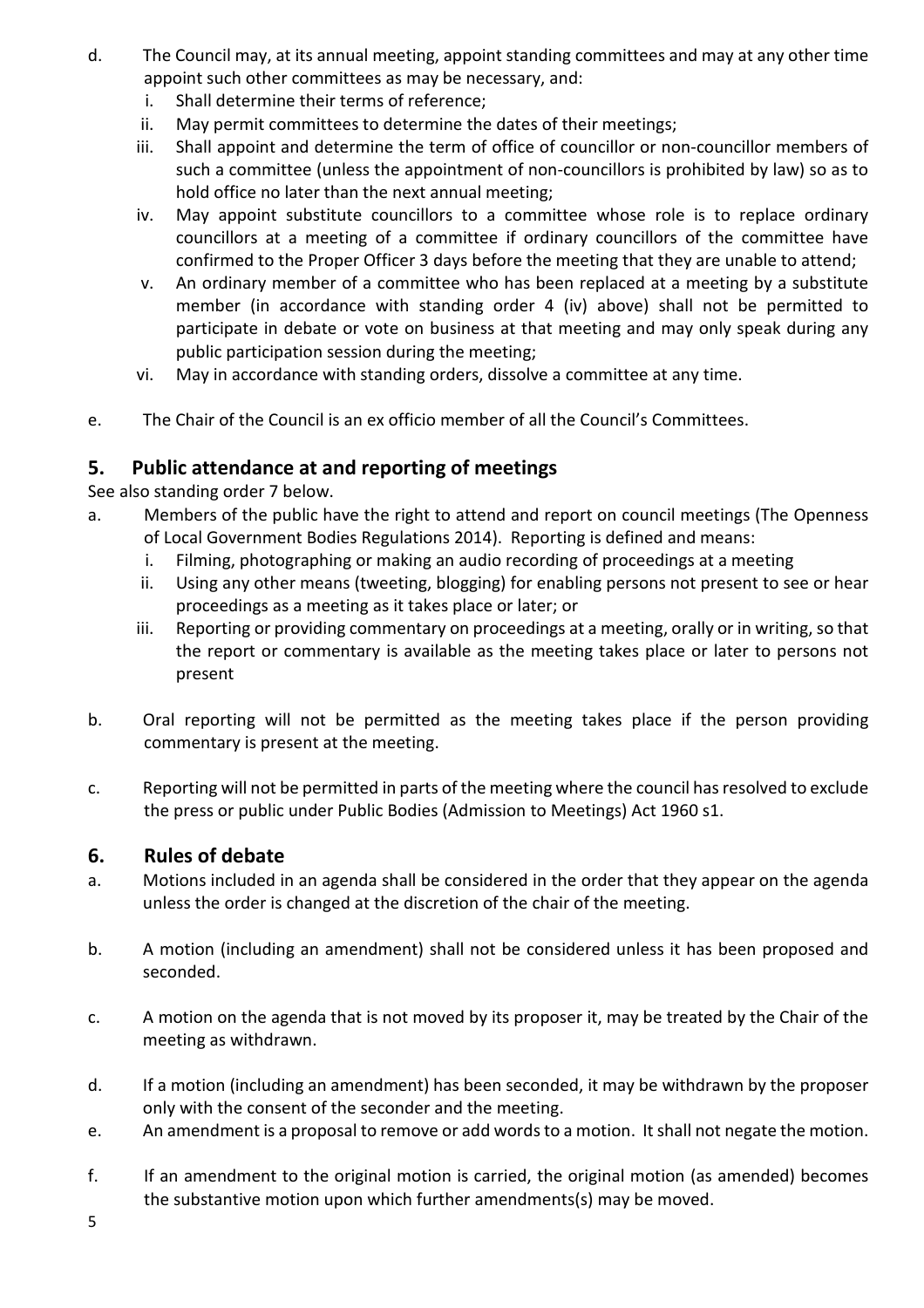- g. A councillor may move an amendment to his own motion if agreed by the meeting. If a motion has already been seconded, the amendment shall be with the consent of the seconder and the meeting.
- h. If there is more than one amendment to an original or substantive motion, the amendments shall be moved in the order directed by the chair of the meeting.
- i. Subject to Standing Order 6(h) above, one or more amendments may be discussed together if the chair considers this expedient but shall be voted upon separately.
- j. A councillor may not move more than one amendment to an original or substantive motion
- k. The mover of an amendment has no right of reply at the end of debate on it.
- l. Where a series of amendments to an original motion are carried, the mover of the original motion shall have a right of reply in respect of the substantive motion at the very end of debate and immediately before it is put to the vote.
- m. Unless permitted by the chair of the meeting, a councillor may speak once in the debate on a motion except:
	- i. To speak on an amendment moved by another councillor;
	- ii. To move or speak on another amendment if the motion has been amended since they last spoke;
	- iii. To make a point of order;
	- iv. To give a personal explanation; or
	- v. Exercise a right of reply.
- n. During the debate of a motion, a councillor may interrupt only on a point of order or a personal explanation and the councillor who was interrupted shall stop speaking. A councillor raising a point of order shall identify the standing order which they consider has been breached or specify the irregularity in the meeting they are concerned by.
- o. A point of order shall be decided by the chair and their decision shall be final.
- p. When a motion is under debate no other motion shall be moved except:
	- i. to amend the motion;
	- ii. to proceed to the next business;
	- iii. to adjourn the debate;
	- iv. to put the motion to a vote;
	- v. to ask a person to be silent or to leave the meeting;
	- vi. to refer a motion to be a committee or sub-committee for consideration;
	- vii. to exclude the public and press;
	- viii. to adjourn the meeting; or
	- ix. to suspend any standing order, except those which are mandatory.
- q. Before an original or substantive motion is put to the vote, the Chair of the meeting shall be satisfied that the motion has been sufficiently debated and that the mover of the motion under debate has exercised or waived his right of reply.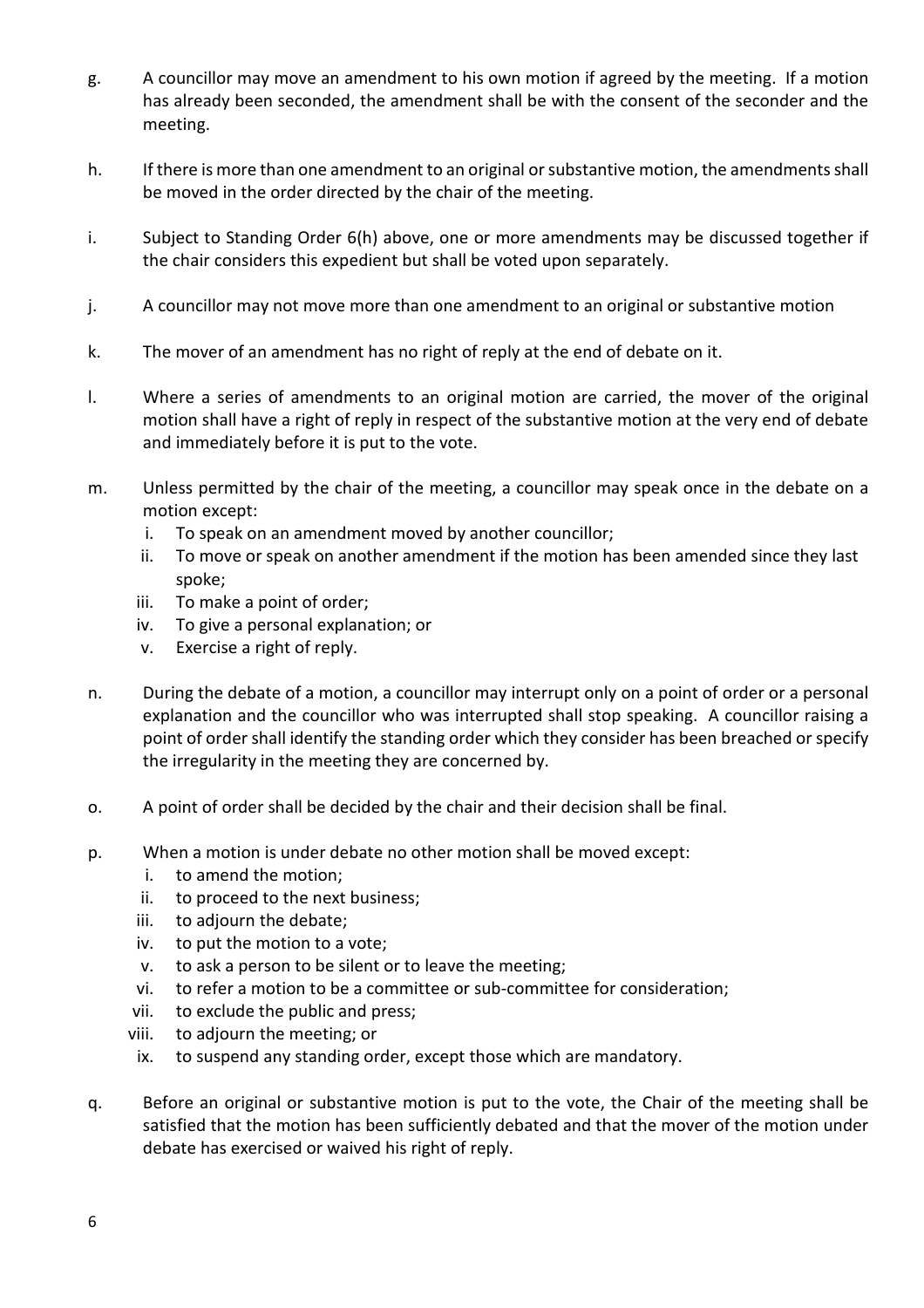r. Excluding motions moved understanding order 6(p), the contributions or speeches by a councillor shall relate only to the motion under discussion and shall not exceed 5 minutes.

## 7. Disorderly conduct at meetings

- a. No person shall obstruct the transaction of business at a meeting or behave offensively or improperly. If this standing order is ignored, the chair of the meeting shall request such person(s) to moderate or improve their conduct.
- b. If, in the opinion of the Chair, there has been a breach of standing order 7(a) above, the Chair shall express that opinion and thereafter any councillor (including the Chair) may move that the person be silenced or excluded from the meeting, and the motion, if seconded, shall be put forthwith and without discussion.
- c. If resolution made in accordance with standing order 7(b) above, is disobeyed, the chair may take such further steps as may reasonably be necessary to enforce it and/or they may adjourn the meeting.

## 8. Rescission of previous resolutions

- a. A resolution (whether affirmative or negative) of the Council shall not be reversed within 6 months except either by a special motion, the written notice by of at least 3 councillors of the Council, or by a motion moved in pursuance of the report or recommendation of a committee.
- b. When a special motion or any other motion moved pursuant to standing order 8(a) above has been disposed of, no similar motion may be moved within a further 6 months.

## 9. Voting on appointments

a. Where more than 2 persons have been nominated for a position to be filled by the Council and none of those persons has received an absolute majority of votes in their favour, the name of the person having the least number of votes shall be struck off the list and a fresh vote taken. This process shall continue until a majority of votes is given in favour of one person. Any tie may be settled by the s casting vote of the chair of the meeting.

#### 10. Motions requiring written notice

- a. In accordance with standing order 17(b)(iii) below, no motion may be moved at a meeting unless it is included in the agenda and the mover has given written notice of its wording to the Council's Proper Officer at least 8 clear days before the next meeting.
- b. The Proper Officer may, before including a motion in the agenda received in accordance with standing order 10(a) above, correct obvious grammatical or typographical errors in the wording of the motion.
- c. If the Proper Officer considers the wording of a motion received in accordance with standing order 10(a) above is not clear in meaning, the motion shall be rejected until the mover of the motion resubmits it in writing to the Proper Officer in clear and certain language at least 8 clear days before the meeting.
- d. If the wording or nature of a proposed motion is considered unlawful or improper, the Proper Officer shall consult with the Chair of the forthcoming meeting or, as the case may be, the Councillors who have convened the meeting, to consider whether the motion shall be included in the agenda or rejected.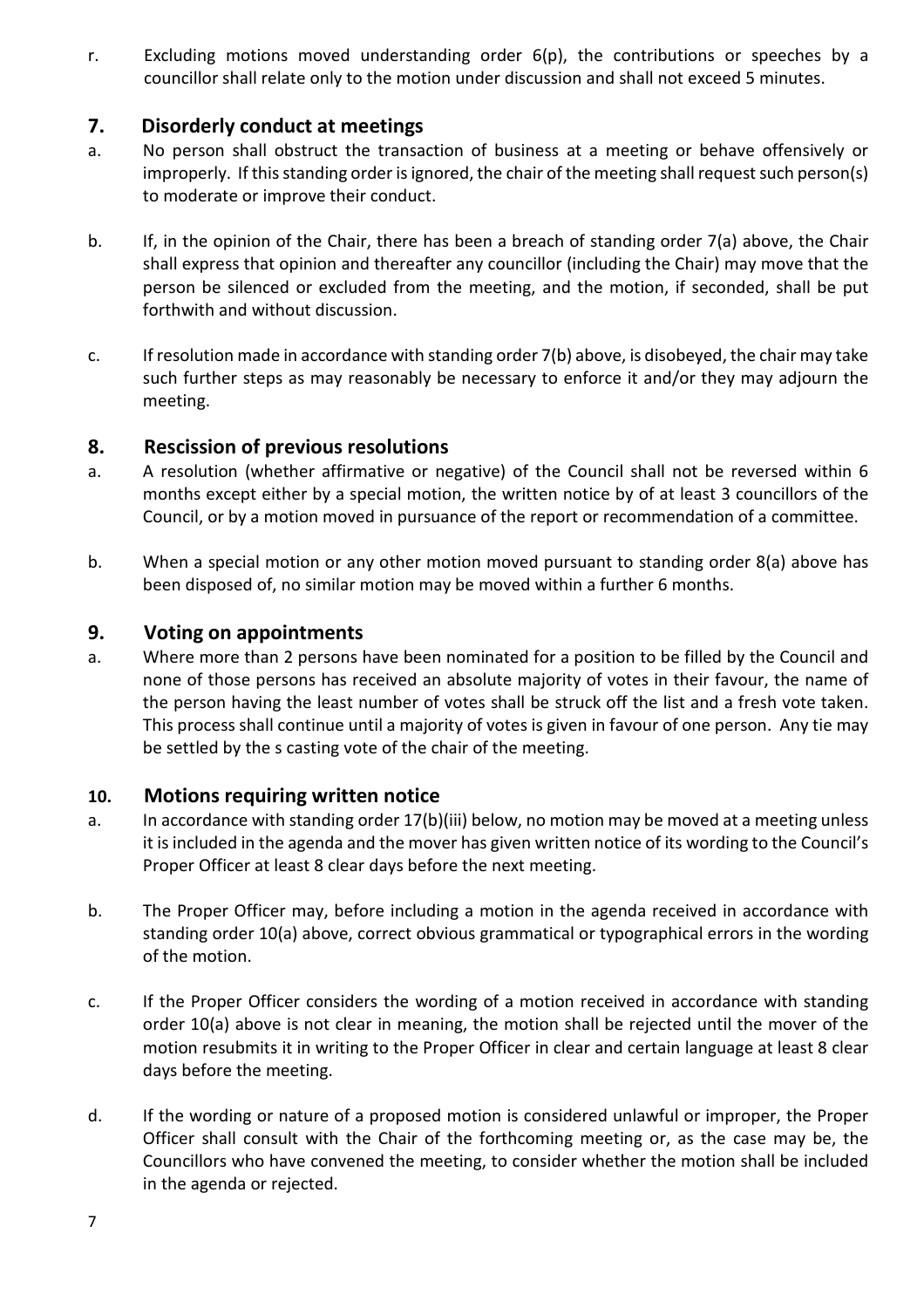- e. Having consulted the Chair or councillors pursuant to standing order 10(d) above, the decision of the Proper Officer as to whether or not to include the motion in the agenda shall be final.
- f. Notice of every motion received in accordance with the Council's standing orders shall be numbered in the order received and shall be entered in a book, which shall be open to inspection by all councillors.
- g. Every motion rejected in accordance with the Council's standing orders shall be duly recorded with a note by the Proper Officer giving reasons for its rejection in a book for that purpose, which shall be open to inspection by all councillors.
- h. Every motion and resolution shall relate to the Council statutory functions, powers and lawful obligations or shall relate to an issue which specifically affects the Council's area or its residents.

## 11. Motions that do not require written notice

- a. The following motions may be moved at a meeting without written notice to the Proper Officer
	- i. To appoint a person to preside at a meeting.
	- ii. To approve the absences of councillors.
	- iii. To approve the accuracy of the minutes of the previous meeting.
	- iv. To correct an inaccuracy in the draft minutes of the previous meeting.
	- v. To dispose of business, if any, remaining from the last meeting.
	- vi. To alter the order of business on the agenda for reasons of urgency or expedience.
	- vii. To proceed to the next business on the agenda.
	- viii. To close or adjourn debate.
	- ix. To refer by formal delegation a matter to a committee or to a sub-committee or an employee.
	- x. To appoint a committee or sub-committee or any councillors (including substitutes) thereto.
	- xi. To receive nominations to a committee or sub-committee.
	- xii. To dissolve a committee or sub-committee.
	- xiii. To note the minutes of a meeting of a committee or sub-committee.
	- xiv. To consider a report and/or recommendations made by a committee or a sub-committee or an employee.
	- xv. To consider a report and/or recommendations made by an employee, professional, advisor, expert or consultant.
	- xvi. To authorise legal deeds [to be sealed by the Council's common seal] OR [signed by two councillors] and witnessed. (See standing orders 25 (a) and (b) below.)
	- xvii. To authorise the payment of monies up to £500.
	- xviii. To amend the motion relevant to the original or substantive motion under consideration which shall not have the effect of nullifying it.
	- xix. To extend the time limit for speeches.
	- xx. To exclude the press and public for all or part of a meeting.
	- xxi. To silence or exclude from the meeting a Councillor or a member of the public for disorderly conduct.
	- xxii. To give the consent of the Council if such consent is required by standing orders.
	- xxiii. To suspend any standing order except those which are mandatory by law.
	- xxiv. To adjourn the meeting.
	- xxv. To appoint representatives to outside bodies and to make arrangements for those representatives to report back the activities of outside bodies.
	- xxvi. To answer questions from councillors.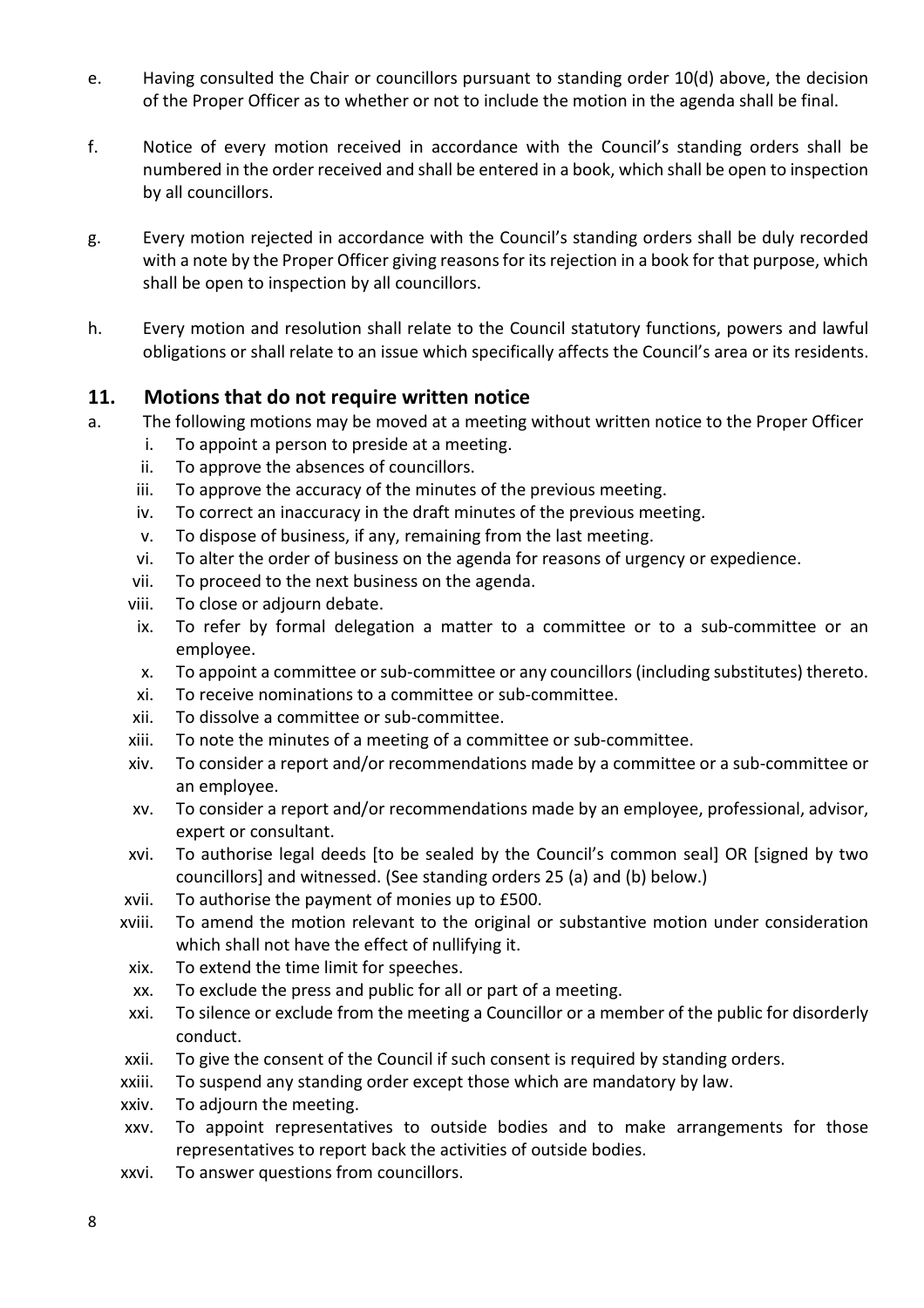b. If a motion falls within the terms of reference of a committee or sub-committee, or within the delegated powers conferred on an employee, a referral of the same may be made to such committee or sub-committee or employee provided that the Chair may direct for it to be dealt with at the present meeting for reasons of urgency or expedience.

## 12. Confidential business

- a. Councillors shall not disclose information given in confidence or which they believe, or ought to be aware of a confidential nature.
- b. A councillor in breach of the provisions of standing order 12(a) above may be removed from a committee or a sub-committee by a resolution of the Council.

#### 13. Management of information

See also standing order 21 & 22.

- a. The Council shall have in place and keep under review, technical and organisational measures to keep secure information (including personal data) which it holds in paper and electronic form. Such arrangements shall include deciding who has access to personal data and encryption of personal data.
- b. The Council shall have in place, and keep under review, policies for the retention and safe destruction of all information (including personal data) which it holds in paper and electronic form. The Council's retention policy shall confirm the period for which information (including personal data) shall be retained or if this is not possible the criteria used to determine that period (e.g. the Limitation Act 1980).
- c. The agenda, papers that support the agenda and the minutes of a meeting shall not disclose or otherwise undermine confidential information or personal data without legal justification.
- d. Councillors, staff, the Council's contractors and agents shall not disclose confidential information or personal data without legal justification**.**

#### 14. Draft Minutes

- a. If a copy of the draft minutes of a preceding meeting has been circulated to councillors no later than the day of service of the summons to attend the scheduled meeting they shall be taken as read.
- b. No discussion of the draft minutes of a preceding meeting shall take place except in relation to their accuracy. A motion to correct an inaccuracy in the minutes shall be raised in accordance with standing order 11(a)(iv) above.
- c. Minutes, including any amendment to correct their accuracy, shall be confirmed by resolution and shall be signed by the chair of the meeting and stand as an accurate record of the meeting which the minutes relate.
- d. If the Chair of the meeting does not consider the minutes to be an accurate record of the meeting to which they relate, he shall sign the minutes and include a paragraph in the following terms or to the same effect:

"The Chair of this meeting does not believe that the minutes of the meeting of the  $($ held on [date] in respect of () were a correct record but his view was not upheld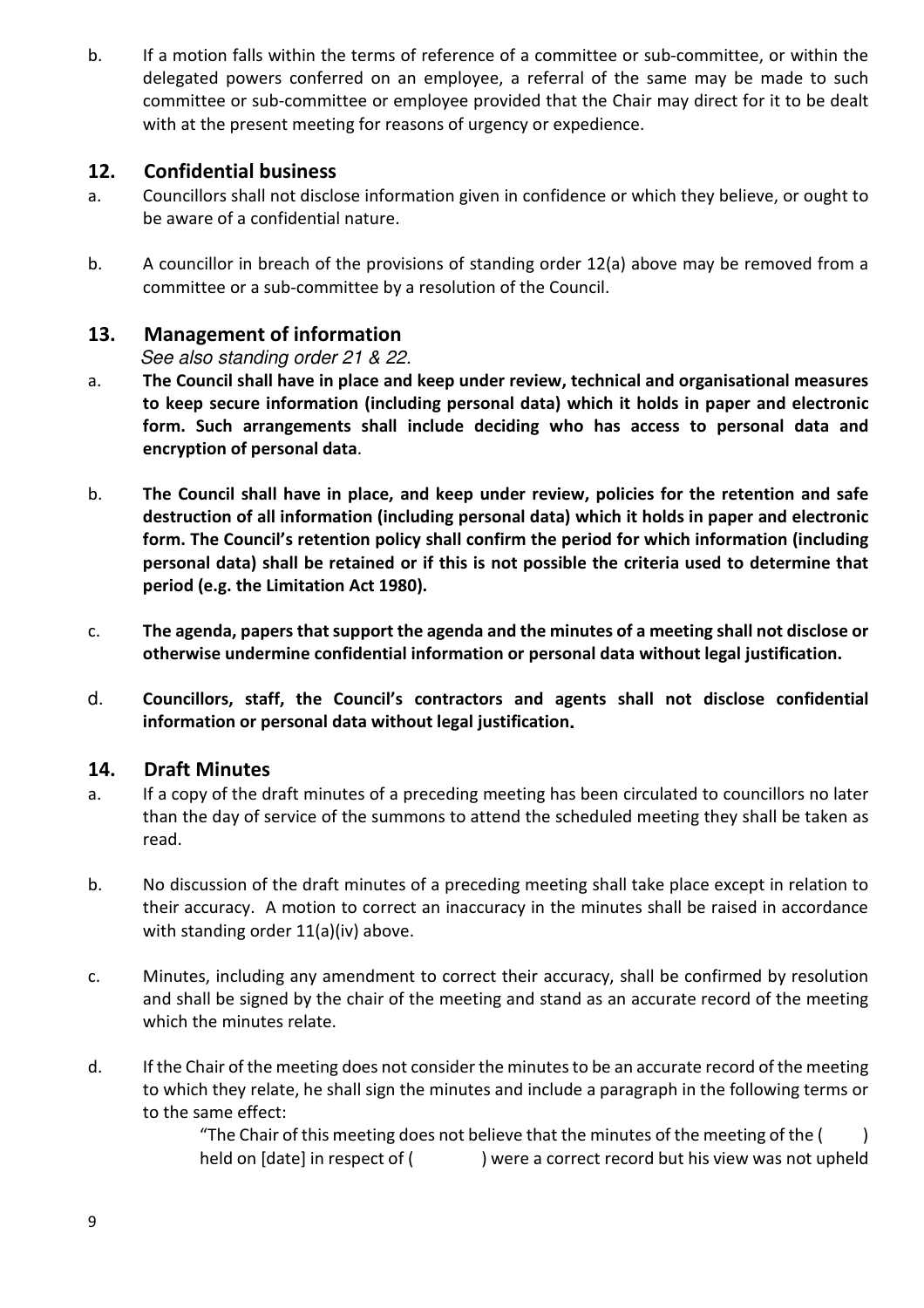of the proceedings."

e. Upon a resolution which confirms the accuracy of the minutes of a meeting, any previous draft minutes or recordings of the meeting shall be destroyed.

#### 15. Code of conduct and Dispensations

See also standing orders  $1(d)$ -(i) and (s) – (t) above and section 15 below

- a. All councillors and non-councillors with voting rights shall observe the code of conduct adopted by the Council.
- b. All councillors shall undertake training in the code of conduct within 6 months of the delivery of their declaration or acceptance of office.
- c. Unless he has been granted a dispensation, a councillor or non-councillor with voting rights shall withdraw from a meeting when it is considering a matter in which he has a disclosable pecuniary interest. He may return to the meeting after which it has considered the matter in which he had the interest.
- d. Unless he has been granted a dispensation, a councillor or non-councillor with voting rights shall withdraw from a meeting when it is considering a matter in which he has another interest if so required by the council's code of conduct. He may return to the meeting after it has considered the matter in which he had the interest.
- e. Dispensation requests shall be in writing and submitted to the Proper Officer as soon as possible before the meeting, or failing that, at the start of the meeting for which the dispensation is required.
- f. A decision as to whether to grant a dispensation shall be made by the Proper Officer, and that decision is final.
- g. A dispensation request shall confirm:
	- i. the description and the nature of the disclosable pecuniary interest or other interest to which the request for the dispensation relates;
	- ii. whether the dispensation is required to participate at a meeting in a discussion only or a discussion and a vote;
	- iii. the date of the meeting or the period (not exceeding four years) for which the dispensation is sought; and
	- iv. an explanation as to why the dispensation is sought.
- h. Subject to standing orders 15 (e) and (g) above, dispensations requests shall be considered by the Proper Officer before the meeting or, if this is not possible, at the start of the meeting for which the dispensation is required.
- i. A dispensation may be granted in accordance with standing order 15 (e) above if having regard to all relevant circumstances the following applies:
	- i. without the dispensation the number of persons prohibited from participating in the particular business would be so great a proportion of the meeting transacting the business as to impede the transaction of the business or
	- ii. granting the dispensation is in the interests of persons living in the council's area or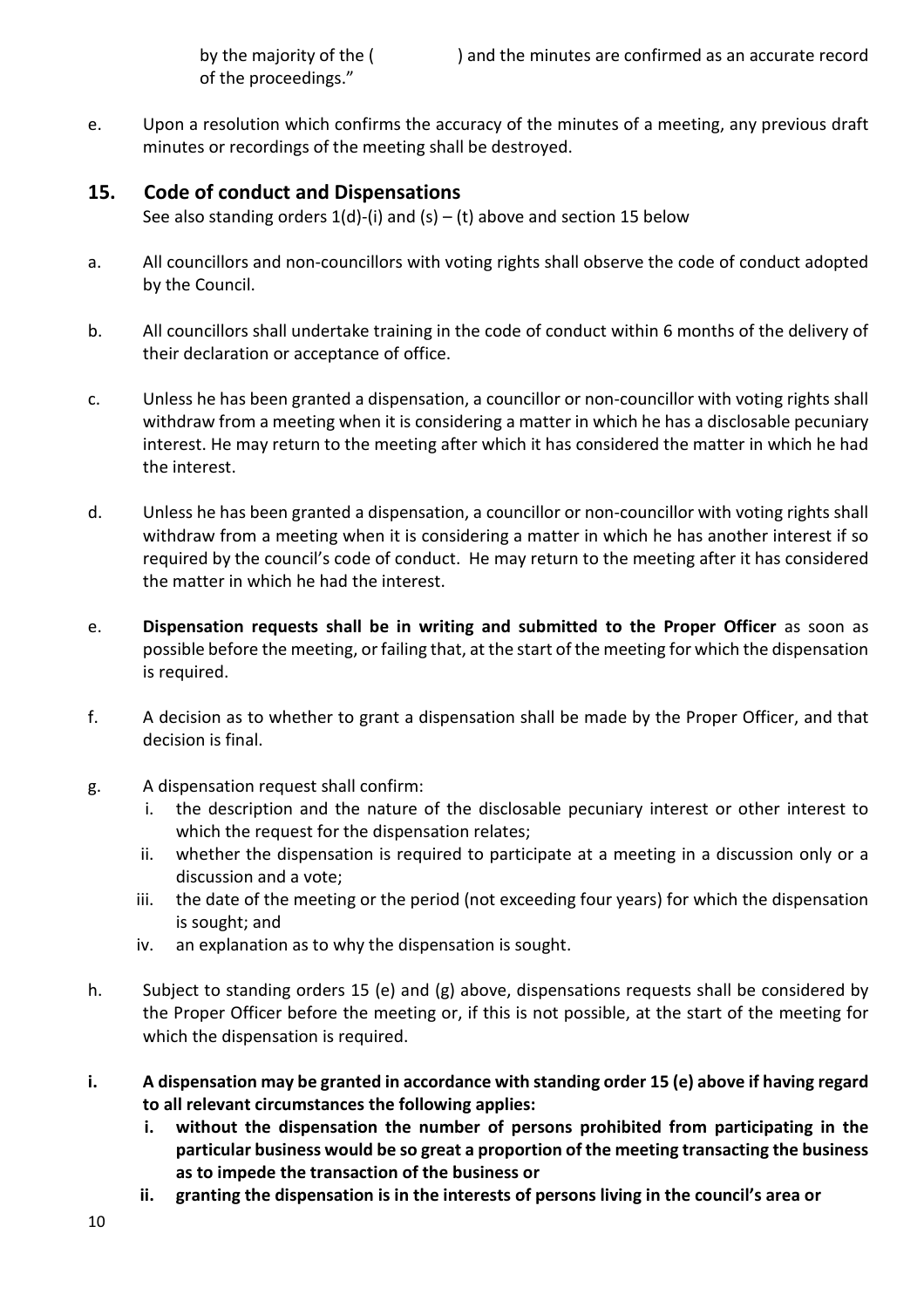#### iii. It is otherwise appropriate to grant a dispensation.

## 16. Code of conduct complaints

- a. The Council has adopted the Code of Conduct for Local Government 2012.
- b. Councillors will comply with all requirements to register or amend such declarations of interest as may be required by the Code of Conduct.
- c. On receipt of a notification by Telford & Wrekin Council that it is dealing with a complaint that a councillor or non-councillor with voting rights has breached the Council's code of conduct, the Proper Officer shall report this to Council.
- d. Where the notification relates to a complaint made by the Proper Officer, the Proper Officer shall notify the Chair of Council of that fact, who, upon receipt of such notification, shall nominate a person to assume the duties of the Proper Officer set out in the remainder of this standing order, who shall continue to act in respect of that matter as such until the complaint is resolved.
- e. The Council may:
	- i. Provide information or evidence where such disclosure is necessary to investigate the complaint or is a legal requirement;
	- ii. Seek information relevant to the complaint from the person or body with statutory responsibility for investigation of the matter;
- f. Upon notification by Telford and Wrekin Council that a councillor or non-councillor with voting rights has breached the Councils' code of conduct, the Council shall consider what, if any, action to take against them. Such action excludes disqualification or suspension from office.

## 17. Proper Officer

- a. The Council's Proper Officer shall be either the Clerk or, in the absence of the Clerk, a duly delegated officer. The Proper Officer shall fulfil the duties assigned to the Proper Officer in standing orders.
- b. The Council's Proper Officer shall do the following.
	- i. Sign and serve on councillors by electronic means or post at their residences a summons confirming the time, date, venue and the agenda of a meeting of the Council and a meeting of a committee and sub-committee at least 3 clear days before the meeting.]
	- ii. Give public notice of the time, date, venue and agenda at least 3 clear days before a meeting of the Council or a meeting of a committee or a sub-committee (provided that the public notice with agenda of an extraordinary meeting of the Council convened by councillors is signed by them).
	- iii. Subject to standing orders 10(a)-(e) above, include in the agenda all motions in the order received unless a councillor has given written notice at least 7 days before the meeting confirming withdrawal of it.
	- iv. Convene a meeting of full Council for the election of a new Chair of the Council, occasioned by a casual vacancy in his office, in accordance with standing order [17(b)i] above.
	- v. Make available for inspection the minutes of meetings.
	- vi. Receive and retain copies of byelaws made by other local authorities.
	- vii. Receive and retain declarations of acceptance of office from councillors.
	- viii. Retain a copy of every councillor's register of interests and any changes to it and keep copies of the same available for inspection.
	- ix. Keep proper records required before and after meetings;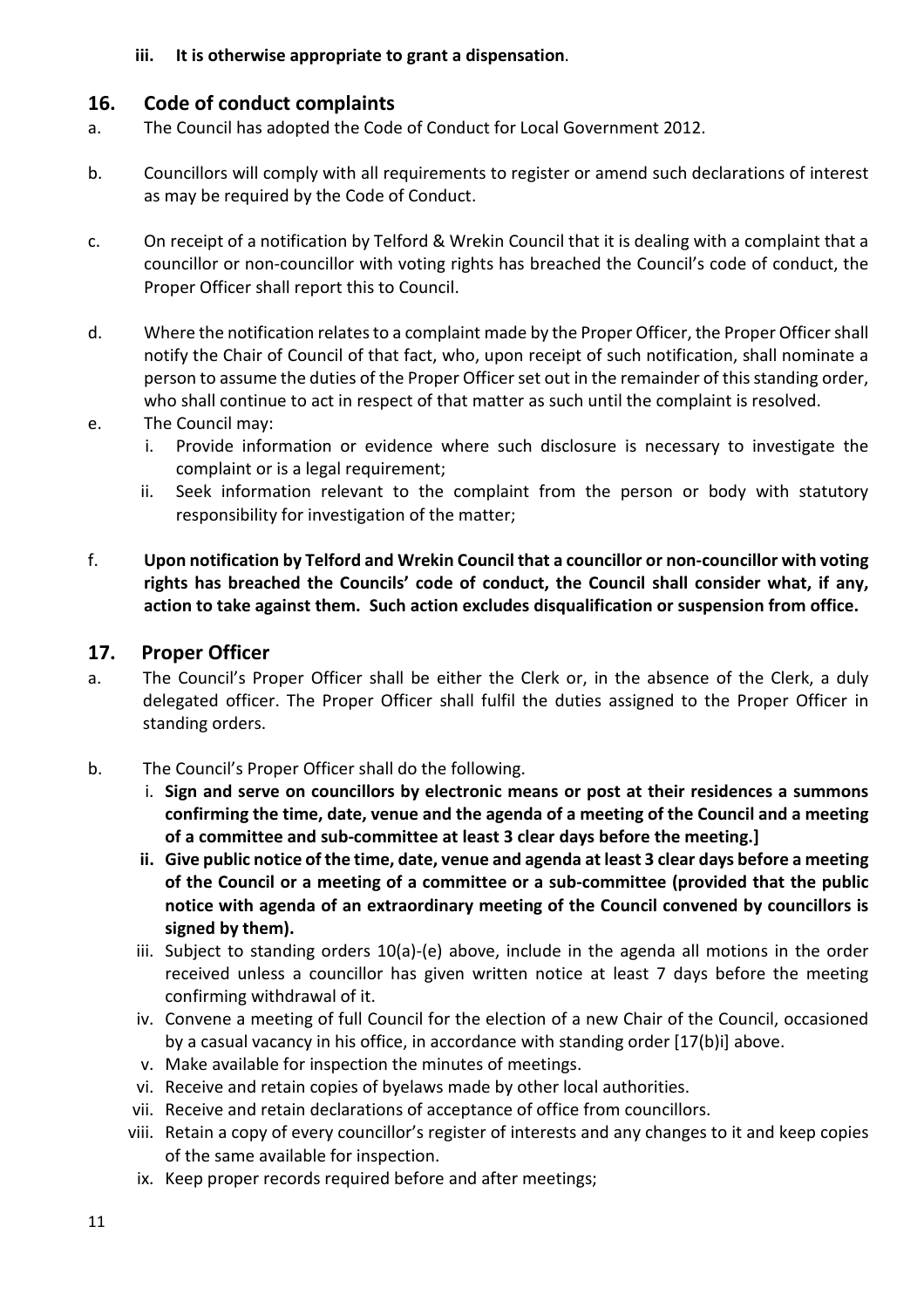- x. Process all requests made under the Freedom of Information Act 2000 and Data Protection Act 2018, in accordance with and subject to the Council's procedures relating to the same.
- xi. Receive and send general correspondence and notices on behalf of the Council except where there is a resolution to the contrary.
- xii. Manage the organisation, storage of and access to information held by the Council in paper and electronic form.
- xiii. Liaise with the Data Protection Officer.
- xiv. Arrange for legal deeds to be signed by 2 councillors and witnessed (see also standing orders 24 (a) and (b)].
- xv. Arrange for the prompt authorisation, approval, and instruction regarding any payments to be made by the Council in accordance with the Council's financial regulations.
- xvi. Record every planning application notified to the Council and the Council's response to the local planning authority in a book for such purpose;
- xvii. Refer a planning application received by the Council to the Chair or in his absence Vice-Chair) of the Planning Committee within 2 working days of receipt to facilitate an extraordinary meeting if the nature of a planning application requires consideration before the next ordinary meeting of the Planning Committee].
- xviii. Take action to undertake activity or responsibilities instructed by resolution or contained in standing orders.

## 18. Responsible Finance Officer

a. The Council shall appoint appropriate staff member(s) to undertake the work of the Responsible Finance officer when the Responsible Finance Officer is absent.

## 19. Financial Controls and Procurement

- a. The Council shall consider and approve financial regulations drawn up by the Responsible Financial Officer, which shall include detailed arrangements in respect of the following:
	- i. The accounting records and systems of internal control;
	- ii. The assessment and management of financial risks faced by the Council;
	- iii. The work of the Internal Auditor and the receipt of regular reports from the Internal Auditor, which shall be required at least annually;
	- iv. The inspection and copying by councillors and local electors of the Council's accounts and/or orders of payments.
	- v. Procurement policies (subject to standing order 19 (d) below) including the setting of values for different procedures where a contract has an estimated value of less than £25,000
- b. Financial regulations shall be reviewed regularly and at least annually for fitness of purpose.
- c. A public contract regulated by the Public Contracts Regulations 2015 with an estimated value in excess of £25,000 but less than the relevant thresholds in standing order 19 (a.V.) is subject to Regulations 109-114 of the Public Contracts Regulations 2015 which include a requirement on the Council to advertise the contract opportunity on the Contracts Finder website regardless of what other means it uses to advertise the opportunity unless it proposes to use an existing list of approved suppliers (framework agreement).
- d. Any formal tender process shall comprise the following steps:
	- i. A public notice of intention to place a contract to be placed in a local newspaper;
	- ii. The contract opportunity must be advised on the 'Contract Finder' website
	- iii. A specification of the goods, materials, services and the execution of works shall be drawn up;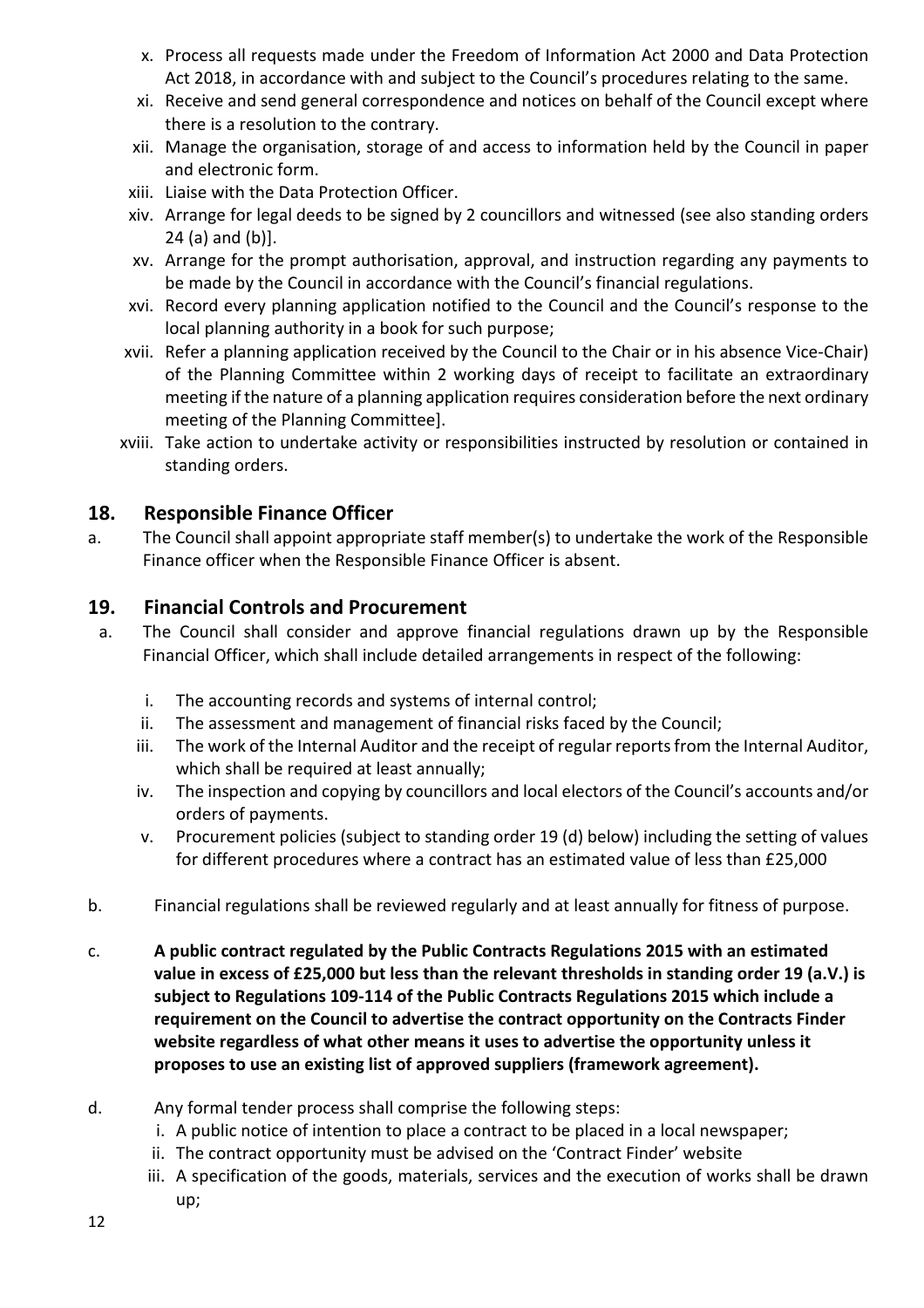- iv. Tenders are to be sent, in a sealed marked envelope, to the Proper Officer by a stated date and time;
- v. Tenders submitted are to be opened, after the stated closing date and time, by the Proper Officer and at least one member of the Council;
- vi. Tenders are then to be assessed and reported to the appropriate meeting of Council or Committee.
- e. Neither the Council, nor any committee, is bound to accept the lowest tender, estimate or quote.
- f. A public contract regulated by the Public Contracts Regulations 2015 with an estimated value in excess of £181,302 for a public service or supply contract or in excess of £4,551,413 for a public works contract (or other thresholds determined by the European Commission every two years and published in the Official Journal of the European Union (OJEU) shall comply with the relevant procurement procedures and other requirements in the Public Contracts Regulations 2015 which include advertising the contract opportunity on the Contracts Finder website and in OJEU.

#### 20. Accounts and accounting statements

- a. 'Proper practices in standing orders refer to the most recent version of 'Governance and Accountability for Local Councils – a Practitioners' Guide.
- b. All payments by the Council shall be authorised, approved and paid in accordance with the Council's financial regulations, which shall be reviewed at least annually.
- c. The Responsible Financial Officer shall supply to each councillor as soon as practicable after 30 June, 30 September and 31 December in each year a statement to summarise:
	- i. the Council's receipts and payments (or income and expenditure) for each quarter;
	- ii. the Council's aggregate receipts and payments (or income and expenditure) for the year to date;
	- iii. the balances held at the end of the quarter being reported and which includes a comparison with the budget for the financial year and highlights any actual or potential overspends.
- d. As soon as possible after the financial year end at 31 March, the Responsible Financial Officer shall provide:
	- i. each councillor with a statement summarising the Council's receipts and payments (or income and expenditure) for the last quarter and the year to date for information; and
	- ii. to the Council the accounting statements for the year in the form of Section 2 of the annual governance and accountability return, as required by proper practices, for consideration and approval.
- e. The year-end accounting statements shall be prepared in accordance with proper practices and apply the form of accounts determined by the Council (receipts and payments, or income and expenditure) for the year to 31 March. A completed draft annual governance and accountability return shall be presented to all councillors at least 14 days prior to anticipated approval by the Council. The annual governance and accountability return of the Council, which is subject to external audit, including the annual governance statement, shall be presented to the Council for consideration and formal approval before 30 June.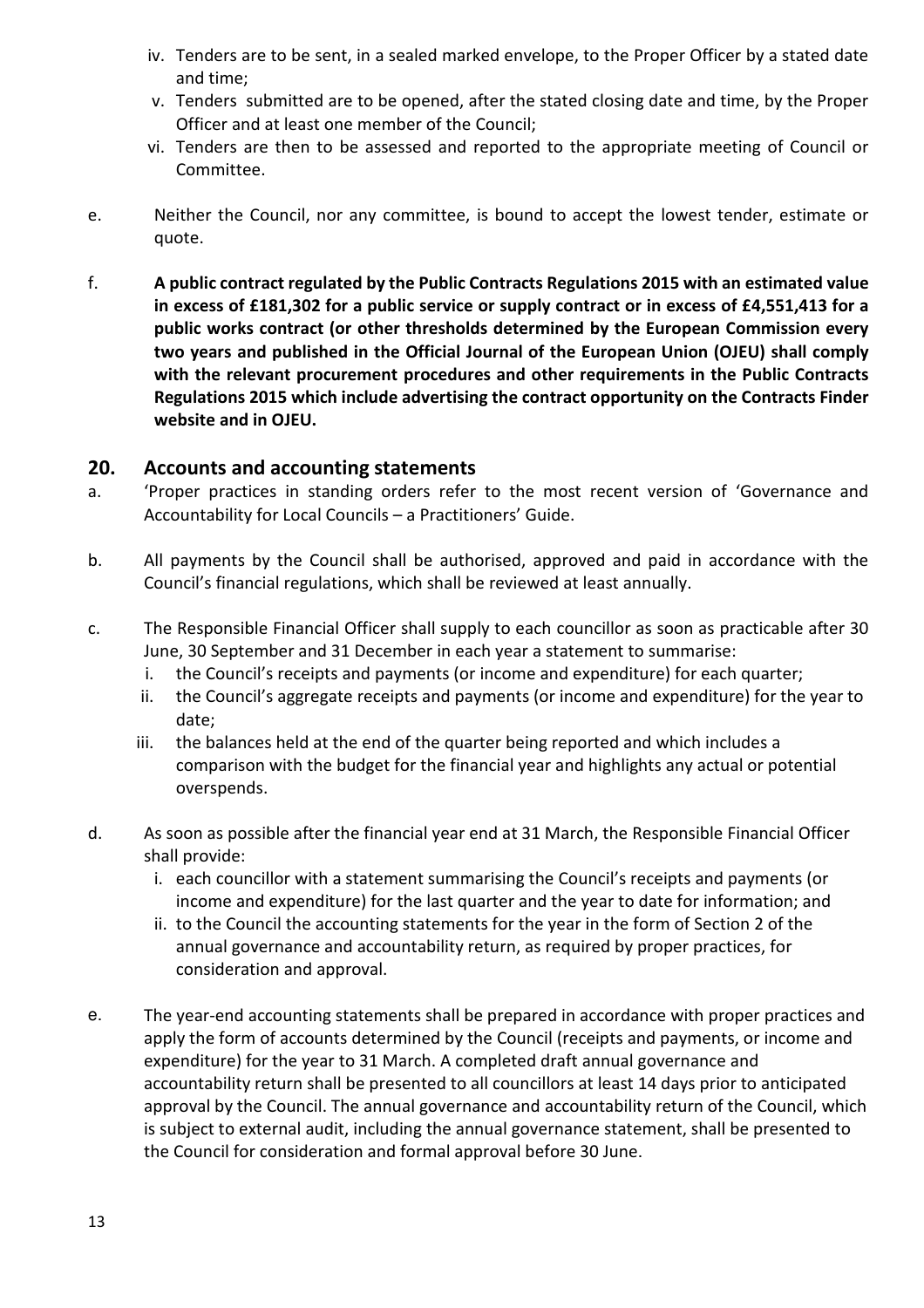## 21. Matters affecting council employees

- a. All staff absences are subject to the Council's policy regarding absences from work. The Clerk will notify the chair of the Personnel sub- committee or, in his/her absence, the vice-chair of the Personnel sub- committee of any absences occasioned by illness or urgency at the next meeting of the Personnel sub- committee. The Clerk will take appropriate action in line with the Council's policies and will advise the Personnel sub- committee of all action taken at the earliest subsequent meetings.
- b. Subject to the Council's policy regarding the handling of grievance matters, the Clerk shall contact the chair of the Personnel sub-committee or in their absence, the vice-chair of the Personnel subcommittee in respect of an informal or formal grievance matter, and this matter shall be reported back and progressed in accordance with the Council's grievance procedures.
- c. Subject to the Council's policy regarding the handling of grievance and disciplinary matters, if an informal or formal grievance matter raised by an employee relates to the Chair or Vice-Chair of the Personnel sub-committee, this shall be communicated to another member of [the Personnel sub-committee], which shall be reported back and progressed in accordance with the Council's Scheme of Delegation.
- d. Any persons responsible for all or part of the management of Council employees shall keep written records of all meetings relating to their performance, and capabilities, grievance and disciplinary matters.
- e. The Council shall keep written records relating to employees secure. All paper records shall be secured under lock and electronic records shall be password protected.
- f. Records documenting reasons for an employee's absence due to ill health or details of a medical condition shall be made available only to those persons with responsibility for the same.
- g. Only persons with line management responsibilities shall have access to employee records referred to in standing orders 21(f) and (g) above if so justified.
- h. Access and means of access by keys and/or computer passwords to records of employment referred to in standing orders 21(f) and (g) above shall be provided only to the Clerk.

## 22. Requests for information

- a. In accordance with freedom of information legislation, the Council shall publish information in accordance with its publication scheme and respond to request for information held by the Council.
- b. The Council, shall publish information in accordance with the requirements of the Local Government (Transparency Requirements) (England) Regulations 2015.

## 23. Responsibilities under Data Protection Legislation

- a. The Council may appoint a Data Protection Officer.
- b. The Council shall have policies and procedures in place to respond to an individual exercising statutory rights concerning their personal data.